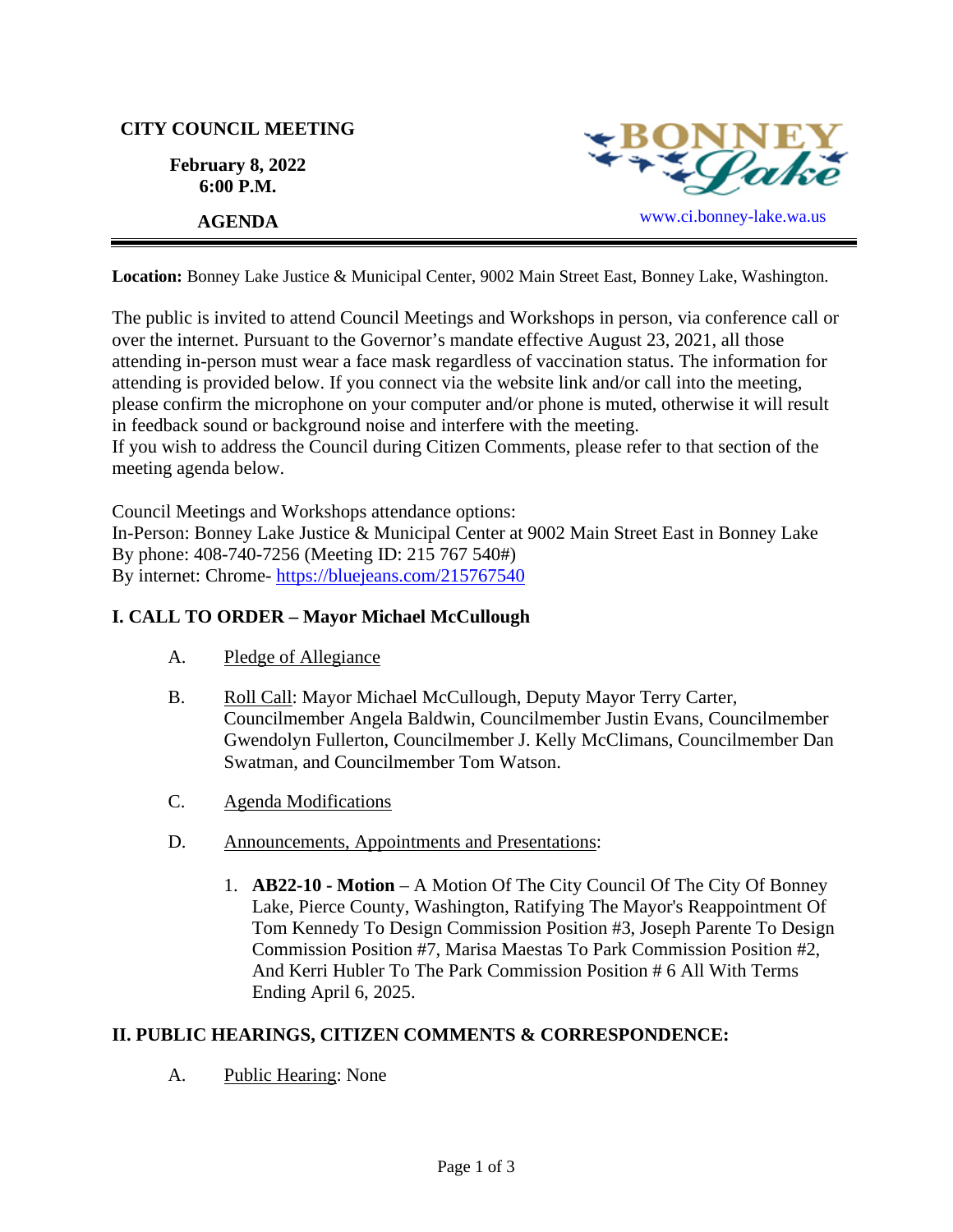# B. Citizen Comments:

*Citizen comments can be made in-person, by phone or virtually during this portion of the meeting. Comments are limited to 5 minutes. Those planning to comment via phone or virtually will need to sign up prior to the meeting in order to comment. When signing up, please provide your name, your screen name, and phone number (for callers), either by email to clerk@cobl.us or by mail to Attn: City Clerk, PO Box 7380, Bonney Lake, WA 98391. You may call to register to speak as well at 253-862-8602, however, those calls must be received by 5:00 pm. Email registrations may be made as late as 5:30 pm. the day of the meeting. During the meeting, your name will be called when it is your turn. Your microphone will be activated, and you will be able to comment. Those physically appearing at the Council meeting to speak during citizen comments do not need to sign up but will be asked to state their name and address for the meeting record.*

*With the ability of the public to address the Council via phone, virtually or in-person, the City Clerk's Office will no longer accept citizen comments to be read by staff into the record.*

C. Correspondence: None

# **III. COUNCIL COMMITTEE REPORTS:**

- A. Finance Committee
- B. Community Development Committee
- C. Public Safety Committee
- D. Other Reports

# **IV. CONSENT AGENDA:**

*The items listed below may be acted upon by a single motion and second of the City Council. By simple request to the Chair, any Councilmember may remove items from the Consent Agenda for separate consideration after the adoption of the remainder of the Consent Agenda items.*

- A. **Approval of Corrected Minutes:** Approval of Minutes: January 18, 2022 Council Workshop and January 25, 2022 Council Meeting.
- B. **Approval of Accounts Payable and Utility Refund Checks/Vouchers:** Accounts Payable check/vouchers #90673 - 90750 and wire transfers #24364734, #202201203, and #2022010501, in the amount of \$1,921,221.11. Accounts Payable wire transfer #2021123101 in the amount of \$7,741.70. Accounts Payable check/vouchers #90293 and 90751 and wire transfer #24533268 in the amount of \$95,129.89.
- C. **Approval of Payroll:** January 16 31, 2022 for checks #34556-34564 including Direct Deposits and Electronic Transfers totaling \$783,916.27. **Voids:** None
- D. **AB22-19 – Resolution 3015 -** A Resolution Of The City Council Of The City Of Bonney Lake, Pierce County, Washington, Authorizing The Award Of Contract To Cimco-Gc Systems, Inc. For The 2022 Cla-Valve Rebuilds.